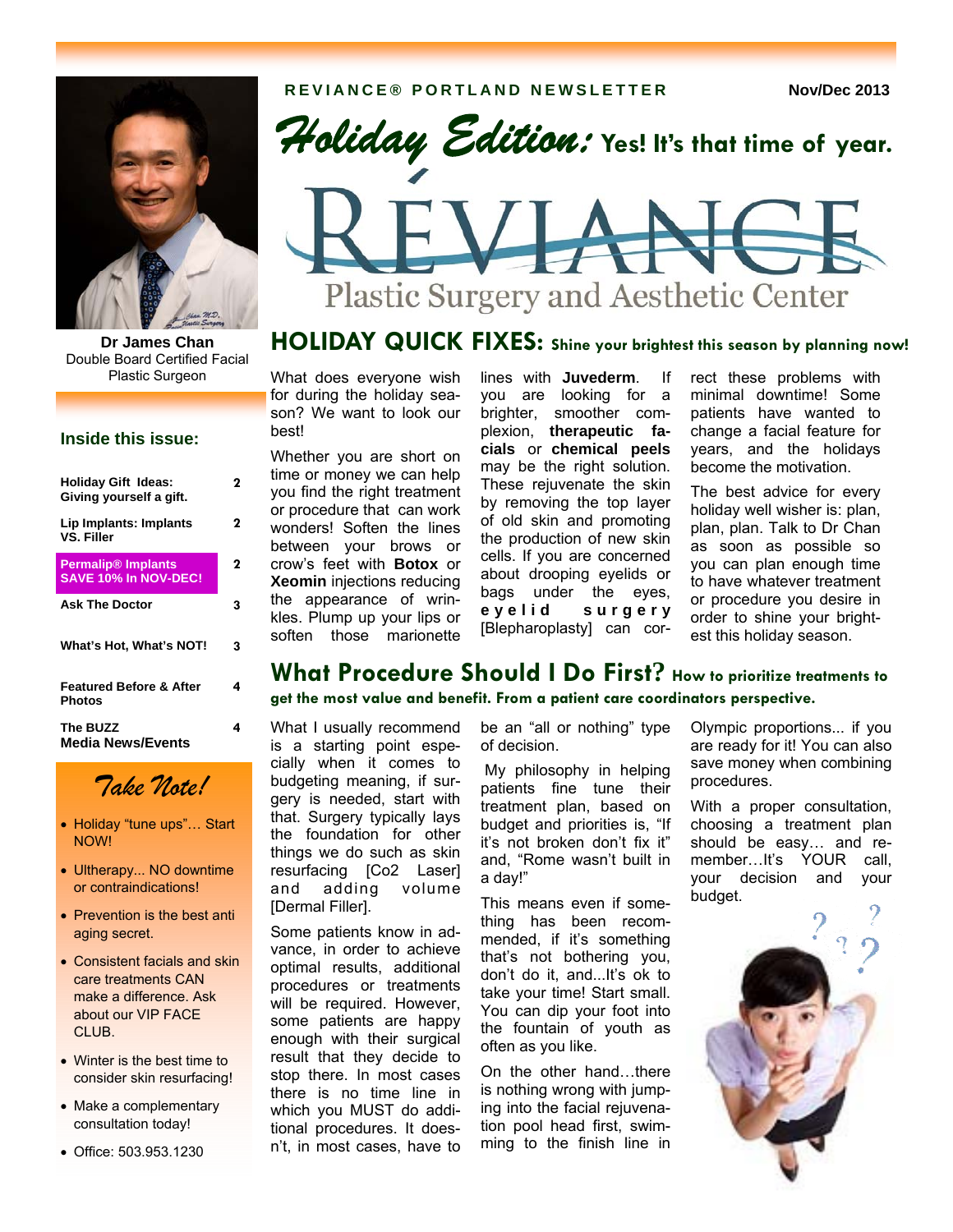Page 2



*Réviance Portland carries a full line of dermal fillers, Botox and Xeomin! Find out which one is right for you!* 

#### **LIP IMPLANTS NEWSLETTER 10% OFF NOV~ DEC SPECIAL!**

Call our office today for special savings! This month we are featuring the Permalip® Lip Implant at **10% off!** Just mention "newsletter promo" when you call! **503.953.1230** 



**CALL FOR A CONSULTATION TODAY**   *Beautiful Sexy Lips!*  **503.953.1230** 

## **HOLIDAY GIFT IDEAS: Giving yourself a gift!**

**Give yourself permission to improve the quality of your life… You deserve it.**

Through the holiday season you have donated your time and money to worthy causes and generously given to friends and loved ones. Now it is time to give yourself a gift how about improving YOUR quality of life.

If you are considering facial plastic surgery for the first time, a minimally invasive procedure might be the right choice for you. It requires less time in the doctor's office with little to no recovery time (depending on procedure). Popular injectable treatments include Botox, Xeomin, and Dermal Filler. For more dramatic results, the most common surgical cosmetic procedures include Facelift and Blepharoplasty (eye lid surgery). Botox and

If you're considering "plumping" up your lips, you now have a choice in how you do this. Using a dermal filler [Juvederm or similar type of filler] is one option. The benefits of lip injections is a lower cost upfront and the results are temporary if you're not happy with the results. But the downside is that it's not permanent and therefore injections need to be repeated every 6 to 12 months. You also run the risk of over-inflated lips, but with a qualified facial plastic surgeon and your

**Lip Implants vs. Dermal Filler** 

Xeomin, is injected just under the skin to weaken the muscles in the forehead and around the eyes that pull the skin and cause wrinkles. Treatment sites include between the eyebrows, corners of the eyes (crow's feet), and forehead furrow. The overlying skin remains smooth and unwrinkled from three to six months.

 Dermal Filler is used to improve moderate to severe facial wrinkles and folds, such as the nasolabial folds. The injectable fills deep lines and wrinkles, replenishing the natural volume lost during aging. The body naturally absorbs the filler over time; results may last six to 12 months.

Blepharoplasty removes excess skin in the upper

involvement in the process, this can be avoided.

Luckily, there's a way to avoid repeated lip injections with permanent lip implants. This is a procedure done under local anesthesia in the office. It takes less than an hour for your plastic surgeon to perform. There are different sizes to choose from and your doctor can help you with this decision based on the current dimensions of your upper and lower lip. You'll never have to worry about getting another lip injection again! and lower lids and reduces the amount of fatty tissue under the eye. This surgery can correct drooping skin and reduce bags or puffiness under the eyes.

A facelift removes excess skin and tightens the muscle and connective tissue in the lower two-thirds of the face. The result is smoother skin, reduced jowls, and a refined jaw line.

Attend to your own needs as you recoup from the busy holiday season. You deserve a refreshed appearance and a boost in your confidence and self assuredness. Start researching your options. Set up an initial consultation with Dr Chan to talk about procedures and treatments that will rejuvenate you. This is a great way to start the New Year!

Also, because the implants are smooth and symmetrical, you don't have to worry about one side being bigger than the other, which is possible with lip injections.

 While these lip implants are made of silicone, it's a solid form of silicone, not a liquid. So you don't have to worry about the implants leaking like the older generation of silicone breast implants from the '90′s. Now all you need is a consultation to see if lip implants are right for you! Call Dr Chan today for a consultation.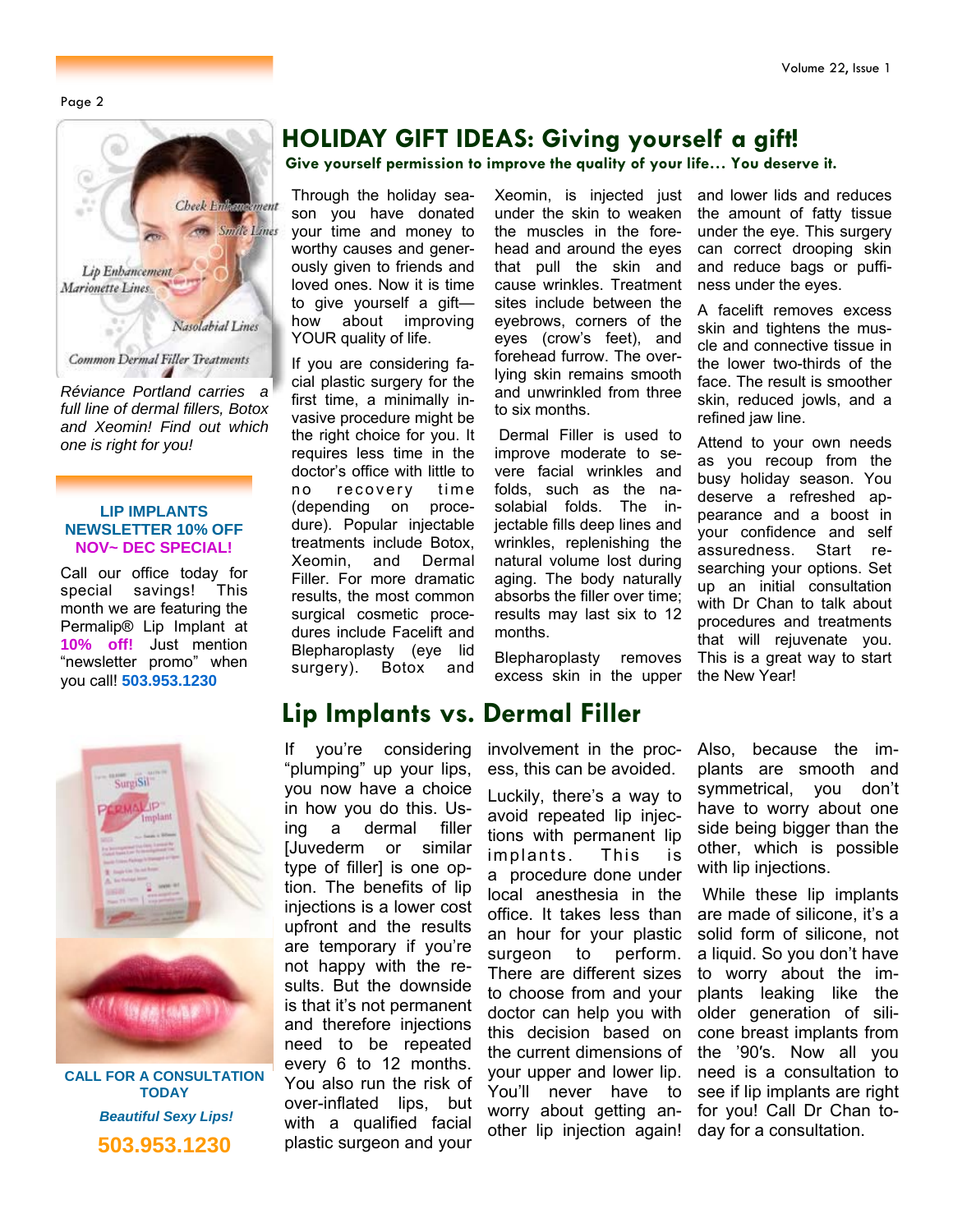## **ASK THE DOCTOR**

### **By Dr James Chan**

**1. I am unhappy with the heaviness in my lower face and am considering a full facelift with a neck lift. A facelift with fat grafting seems to be the gold standard among most reviews. Thoughts?**

There are three components to the facial aging process: excess skin, volume loss and skin texture changes including brown/red spots, and fine lines. Comprehensive facial rejuvenation requires addressing all three components—surgery, laser resurfacing, and adding volume with fat grafting or fillers. The extent to which you need each of these components addressed depends on your individual situation. I recommend coming to our office for a consultation in order to review your personal health history and see which options are best suited for you.

**2. Why doesn't diet and exercise work to get rid of a double chin? I'm only 27, my diet is strict and I exercise all the time, but nothing changes. Is chin liposuction the best solution?** 

Sometimes "double chins" are genetic and have less

#### cise. Your body may have a genetic predisposition to storing excess fat in areas like your chin. The best candidates for liposuction are those who are healthy, maintain a good diet and exercise program, and are close to their ideal body weight yet store fat in a genetically predisposed area. Consulting with a board certified facial plastic surgeon will help you determine your options and tmake sure you are a good candidate for liposuction and do not have any health issues contributing to this problem.

to do with diet and exer-

**3. I'm considering having Asian Blepharoplasty (upper lids only) and Rhinoplasty at the same time. Is it usually cheaper to combine the two procedures? What is the recovery time, is breathing difficult and what about scarring on Asian skin?** 

You can do both procedures at the same time and sometimes can save money when combining them together. Ask your provider to itemize the cost for you so you can compare. The nice thing about doing both procedures at the same time is you will

only have one recovery period vs. two. Recovery is about one week for both procedures and depending on the type of Rhinoplasty will determine how difficult breathing may be. Scarring, bruising and swelling vary per patient, as well as risks and benefits. Consult with a board certified facial plastic surgeon who specializes in Asian Anatomy to ensure a natural looking beautiful outcome

#### **4. Why can't permanent fillers be used in my lips and will filler make my mouth bigger?**

Lips can be made bigger and sometimes lifted higher with lip augmentation but, will not change the size of your actual mouth. Permanent fillers in the lip have been problematic because they can cause nodules. Permanent fillers are also difficult to correct, if you do not like them. Lip implants can be a great alternative if you are looking for a permanent solution. The Permalip® lip implants can be performed in the office under local anesthesia. The implants are made of solid silicone and can be removed if you don't like them or exchanged for a different size.



**Dr James Chan**  Double Board Certified Facial Plastic Surgeon

*"Trust your face to a board certified facial plastic surgeon!"*

"Be ageless… Let your beauty be endless and your age... a

mystery"



*PCASkin is featured in the November 2013 issue of The Oprah Magazine… Our estheticians favorite skin care line.* 



### **WHAT'S HOT… WHAT'S NOT!**

1. PERMALIP® LIP IMPLANTS

NO more injections! Lip implants give you a more natural looking enhanced lip with permanent results! Dr Chan is the most experienced lip implant surgeon in PDX! Super HOT!

2. ELTA MD FOAMING FACIAL CLEANSER®

This is the best foaming cleanser EVER! Apply it like a lotion and it automatically foams and bubbles away cosmetics, dirt and daily grime.

#### **HOT NOT!**

#### 3. DERMABRASION

There are better ways to refine and resurface your skin using Laser technology. Dermabrasion is manual "sanding" of the skin done by a doctor, not to be confused with microdermabrasion. Ask about our CO2 Laser!